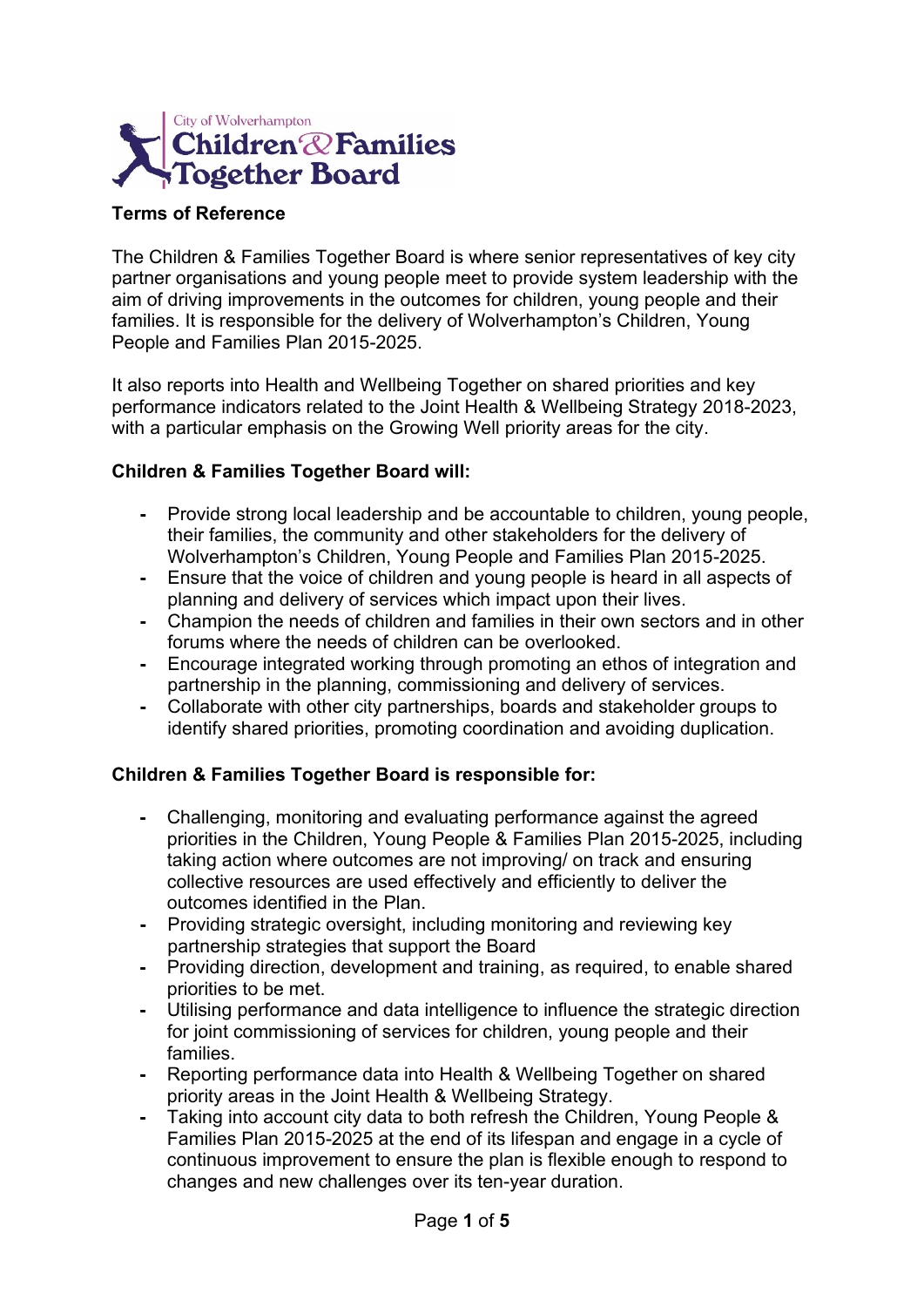**-** Ensuring the work of the Board is aligned with policy developments both locally and nationally, including responding to external review and inspection as required.

### **Children & Families Together Board governance and reporting relationships:**

The Children, Young People & Families Plan 2015-2025 has three overarching strategic priority areas: Education, Learning and Opportunity; Family Strength and Resilience; Health and Wellbeing. Meetings are used to spotlight attention on each priority area. Additional stakeholders may therefore be invited to attend specific meetings at the discretion of the Board.

The Board is committed to reviewing its performance annually and based on this agreeing a set of priorities for the forthcoming year. The Board will publish an annual report and hold a bi-annual conference/ stakeholder event.

The Strengthening Families Together Board and associated working groups inform the work of the Children & Families Together Board.



In addition to the above, the Children & Families Together Board recognises that it can't achieve its expected outcomes by working in silo and is therefore actively committed to a system leadership approach working collaboratively and with other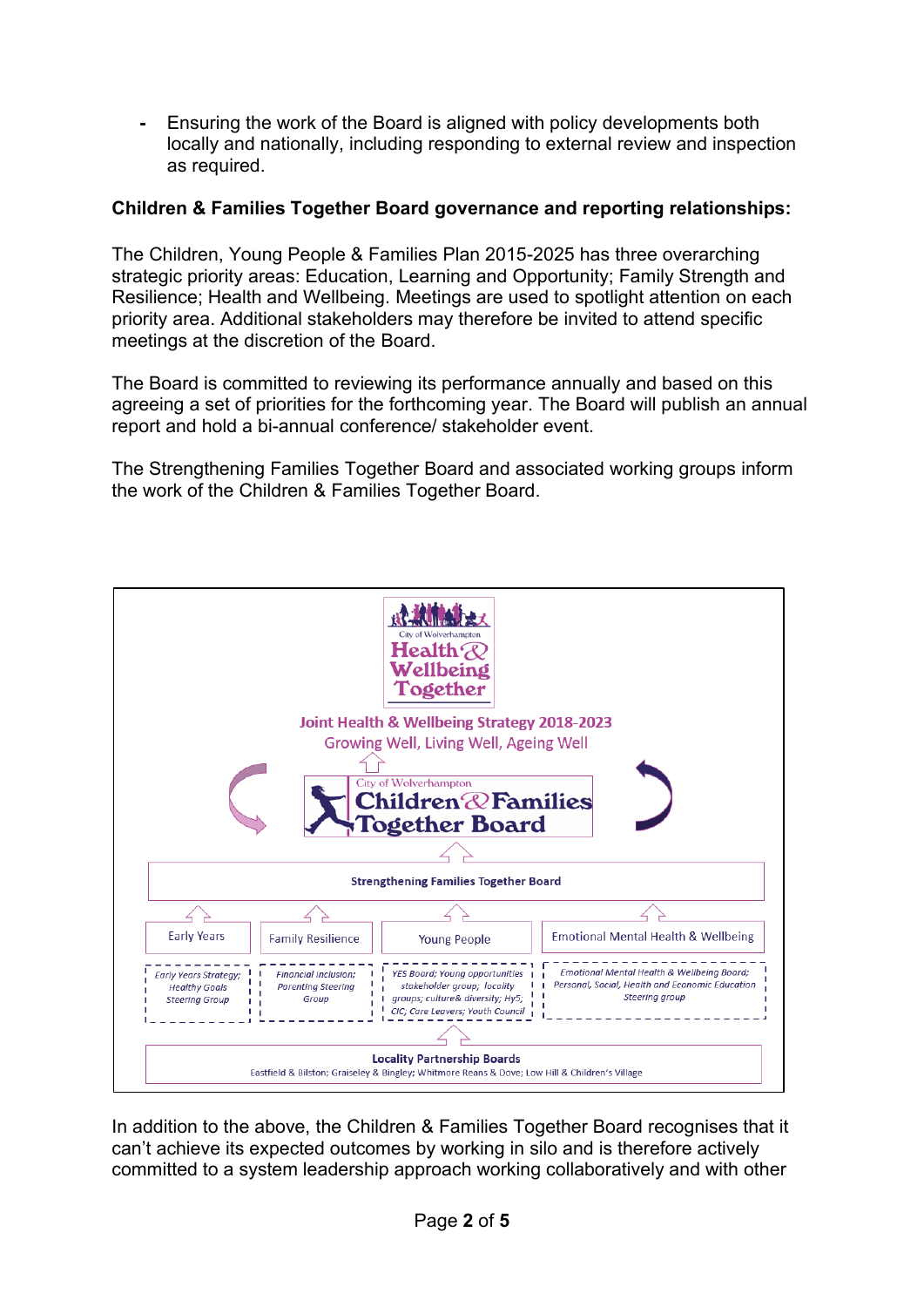city boards and strategic forums; and taking account of other partnership strategies. It does not seek to duplicate activity or reporting mechanisms, but seeks to promote information flow and collaboration, recognising that different boards, forums and partnerships will have a lead responsibly for shared strategic priorities.

## **Children & Families Together Board membership**

In order to provide strategic leadership and embed coproduction principles Board membership is made up of senior representatives from partnership organisations and youth forum representation:

| Agency                                                                                   | Role                                                                                                                                                                      |
|------------------------------------------------------------------------------------------|---------------------------------------------------------------------------------------------------------------------------------------------------------------------------|
| <b>City of Wolverhampton Council</b>                                                     | <b>Cabinet Member for Children and Young People</b><br>(Chair)                                                                                                            |
|                                                                                          | <b>Cabinet Member for Education &amp; Skills</b>                                                                                                                          |
|                                                                                          | Chair of Children, Young People & Families                                                                                                                                |
|                                                                                          | <b>Scrutiny Panel</b>                                                                                                                                                     |
|                                                                                          | <b>Executive Director of Families</b>                                                                                                                                     |
|                                                                                          | <b>Consultant in Public Health</b>                                                                                                                                        |
| Youth voice                                                                              | Representation from city youth forums (up to 3<br>young people at each spotlight meeting, wider<br>representation from all youth forums at annual<br>development meeting) |
| <b>Black Country &amp; West</b>                                                          | <b>Wolverhampton Managing Director</b>                                                                                                                                    |
| <b>Birmingham CCGs</b>                                                                   | <b>Wolverhampton Managing Director Black</b>                                                                                                                              |
|                                                                                          | Country & West Birmingham CCGs (Vice-chair)                                                                                                                               |
|                                                                                          | <b>Head of CAMHS Commissioning</b>                                                                                                                                        |
| <b>ConnectEd Partnership</b>                                                             | Chair or nominated representatives - Primary and<br>Secondary                                                                                                             |
| <b>City of Wolverhampton College</b>                                                     | <b>Assistant Principal Student Engagement</b>                                                                                                                             |
| Department for Work & Pensions                                                           | Partnership Manager, Black Country District Office                                                                                                                        |
| <b>West Midlands Fire Service</b>                                                        | <b>Operations Commander</b>                                                                                                                                               |
| <b>West Midlands Police</b>                                                              | Partnership Inspector                                                                                                                                                     |
| <b>Wolverhampton Voluntary Sector</b><br>Council                                         | Wolverhampton Voluntary Sector representative                                                                                                                             |
| <b>Children and Adults Safeguarding</b>                                                  | <b>Independent Chair</b>                                                                                                                                                  |
| <b>Boards</b>                                                                            | (substitute member Safeguarding Board Manager)                                                                                                                            |
| <b>Wolverhampton Homes</b>                                                               | <b>Assistant Director - Housing Options</b>                                                                                                                               |
| <b>Royal Wolverhampton NHS Trust</b>                                                     | <b>Chief Nurse</b>                                                                                                                                                        |
|                                                                                          | Divisional Medical Director (Children)                                                                                                                                    |
| <b>Black Country Partnership NHS</b>                                                     | <b>Director of Operations</b>                                                                                                                                             |
| <b>Foundation Trust</b>                                                                  |                                                                                                                                                                           |
| Members may allocate a named substitute to attend on their behalf by notifying the Chair |                                                                                                                                                                           |
| of the Board and Democratic Services in advance of the meeting.                          |                                                                                                                                                                           |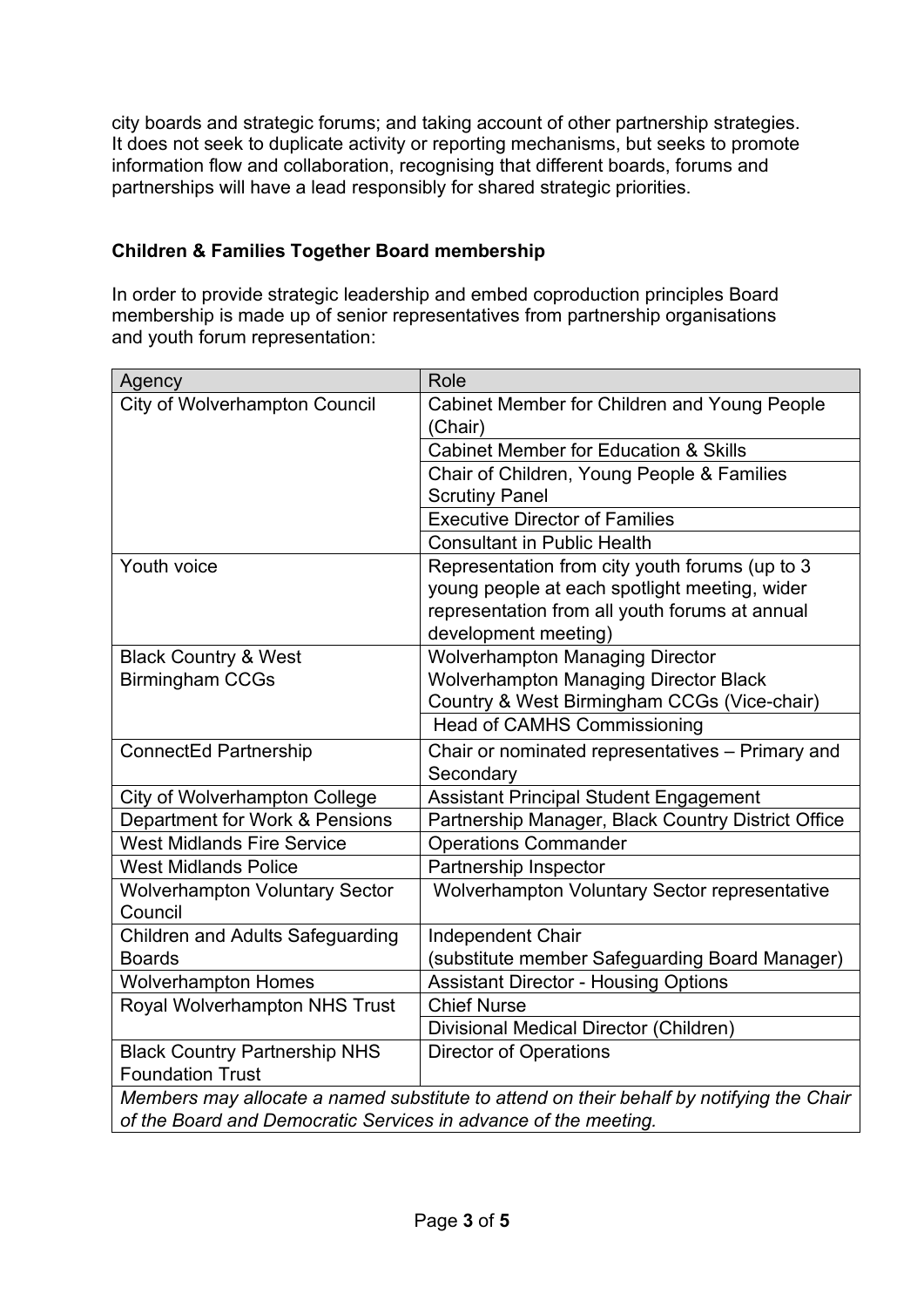The Chair will be appointed by the City of Wolverhampton Council. The Vice-chair will be appointed by The Black Country & West Birmingham CCGs.

Should neither Chair of Vice Chair be able to attend a meeting of the Children & Families Together Board, the Chair shall designate another member of the Board as Chair for this meeting. Where this is not possible, a Chair shall be elected at the start of the meeting.

### **Children & Families Together Board voting and decision-making**

Reports to Children & Families Together Board meetings should be prepared in a way that enables effective decision making. Decisions, recommendations, declarations of interest and reservations will be recorded in the minutes.

There will be sovereignty around decision making processes. Members will be accountable through their own organisation's decision-making processes for the decisions they take. It is expected that members of Children & Families Together Board will have delegated authority from their organisations to take decisions within the terms of reference.

Decisions taken by Children & Families Together Board are generally done so by consensus. If a Board decision should require a vote then all members may participate having one vote each; in the event of a tie then the Chair will have the casting vote. Observers and any officers attending in an advisory capacity do not have a vote.

## **Children & Families Together Board frequency of meetings and quorum**

Children & Families Together Board meetings take place four times a year.

All meeting papers will be published on the Council website, at least five clear working days before the meeting concerned. Where appropriate, agenda items will be presented to the relevant youth forum in advance of publication and presentation at the Children and Families Together Board. This is to enable young people to actively shape report recommendations.

All meetings are closed and conducted in private, as such published meeting papers are accessible to Board members only. No business will be conducted that is not on the agenda.

A thematic Forward Plan of activity will be reviewed at each full meeting of Children and Families Together Board to ensure agenda items are strategic and timely.

An extraordinary meeting can be called when the Chair considers this necessary and or/ in the circumstances where the Chair receives a request in writing from 50% of the membership of the whole membership.

The required number of board members to allow a meeting to proceed is five; of which three should be external to the local authority.